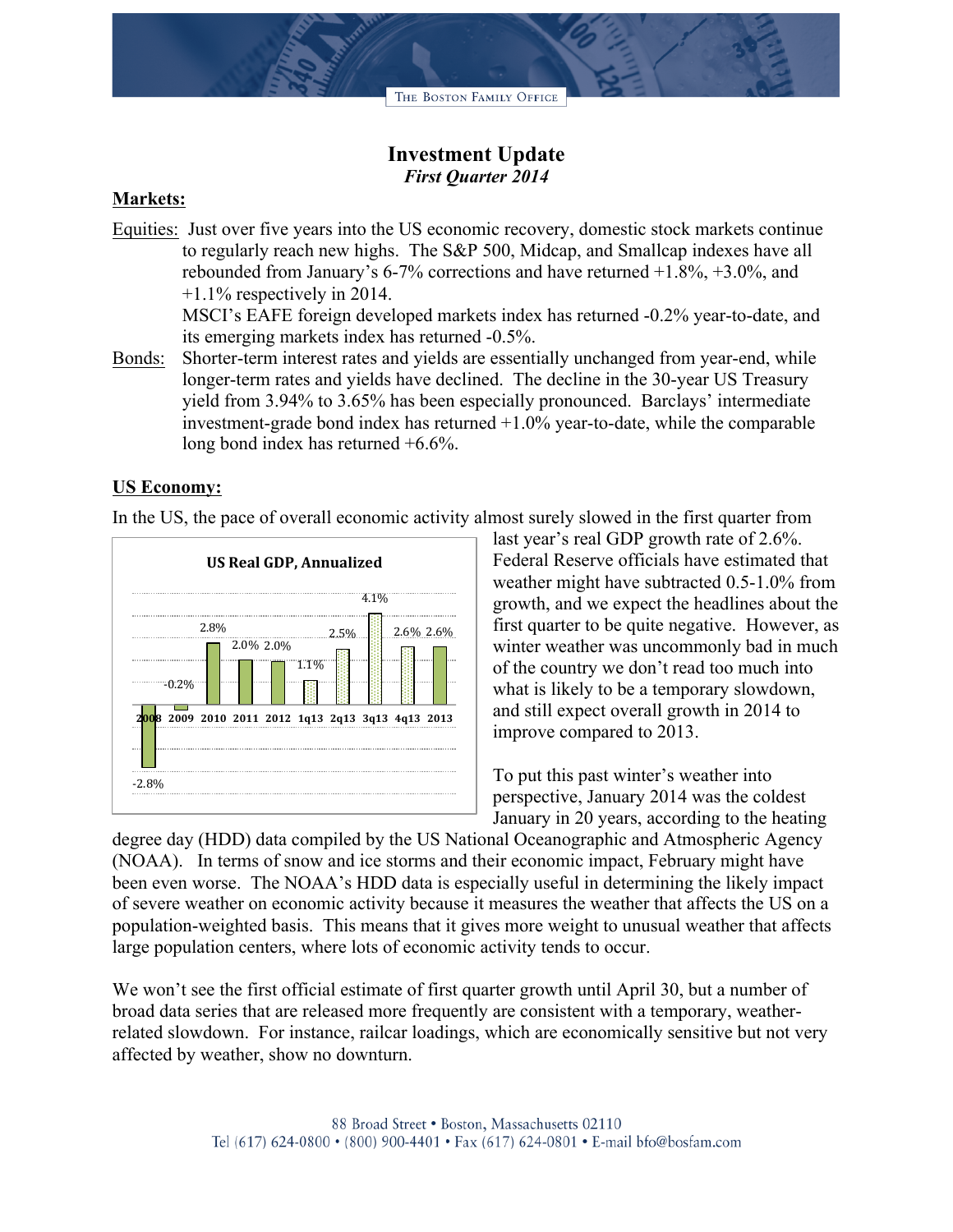THE BOSTON FAMILY OFFICE



In March, the overall Institute for Supply Management's (ISM) manufacturing index improved from January and February and remains well into expansionary territory. The production component of the index increased 7.7% in March, more than recovering from the 6.6% decline registered in February. The overall ISM services index, which is somewhat less affected by weather, also improved in March from a small decline in February.

### Federal Reserve Policy:

Despite the Federal Reserve remaining steadfast in its intention of tapering and eventually ending monthly bond purchases under quantitative easing (QE), yields on longer-term US Treasuries have actually fallen since the end of 2013. Geopolitical concerns stemming from Russia's actions in Ukraine have made traditional safe-haven investments like US Treasuries and gold more attractive to some investors, and markets have been continually re-evaluating the likely course of Fed policy under its new chairman. We do still expect market-based interest rates to trend higher over time as the economy continues to slowly grow, QE ends, and the Fed eventually raises the Fed funds rate.

The transition of Federal Reserve Chair from Ben Bernanke to Janet Yellen has gone relatively smoothly, as we expected. The Fed continues to give quite clear guidance of its intention to keep the short-term Fed funds interest rate low until there is a real structural improvement in the jobs market. Compared to previous guidance, there is now somewhat more ambiguity about which metrics in addition to the unemployment rate will be used to make that assessment.

## **Investment Outlook:**

With our expectations of growing US and global economies; no major changes to an economic environment in which companies have been able to report healthy revenue and profit growth; and a Federal Reserve that does not appear ready to raise interest rates any time soon, we still favor stocks over bonds (and particular over long-maturity bonds). However, intermediate-term bond yields have increased enough over the last nine months that they now offer reasonable value, offering sufficiently high returns over cash and cash equivalents.

Early last year we discussed the equity risk premium (ERP) as a measure of the relative attractiveness of stocks versus bonds. Recall that when the ERP, which has averaged about 2% over the long term, is especially negative, the implication is that stocks are expensive compared to bonds. When the ERP is far above 2%, stocks are inexpensive compared to bonds.